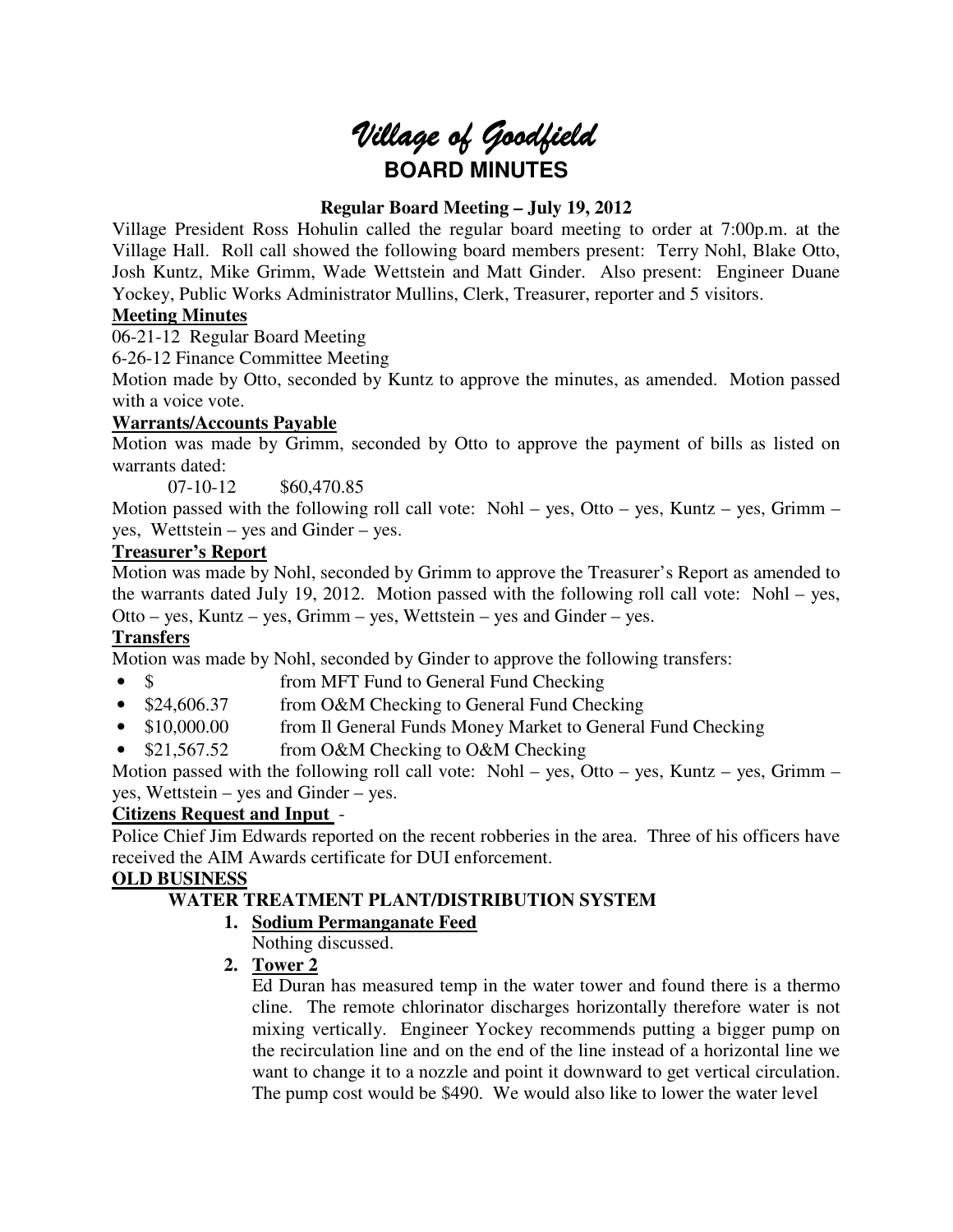down 3 to 4 feet and put water in more often. Motion was made by Nohl, seconded by Wettstein to approve purchasing the bigger pump for \$490. Motion passed with the following roll call vote: Nohl – yes, Otto – yes, Kuntz – yes, Grimm – yes, Wettstein – yes and Ginder – yes.

#### **a. Fence**

PWA Mullins obtained a quote from Hohulin Fence on a fence to put around the tower and generator. Motion was made by Nohl, seconded by Ginder to approve the fence purchase for \$6,422.00 for a 6' high fence with 1 drive through gate. Motion passed with the following roll call vote: Nohl – yes, Otto – yes, Kuntz – yes, Grimm – yes, Wettstein – yes and Ginder – yes.

#### **b. Insulation**

Engineer Yockey called the insulation company and they said they will come in next week. PWA Mullins stated he would rather they not come next week when it is so hot, but wait until it cools down.

#### **3. Tower 1**

Nothing discussed.

## **SEWER TREATMENT PLANT/DISTRIBUTION SYSTEM**

# **1. Rock Filter Installation**

Ammonia removal is improving.

- **2. STP Expansions** Nothing discussed.
- **3. Trunk Sewer Improvements & Clearing Brush** Nothing discussed.

## **4. Amended Facility Plan**

Duane Yockey received email from EPA re: requirements for ammonia. EPA said only system proved to work Limna, which is Option D in Amended Facility Plan. EPA has low interest loan but would have to follow their terms.

# **Payment of outstanding invoices upon request of Village Engineer**

No outstanding invoices.

**Executive Session – 2(c-11) under the Open Meetings Act to discuss pending litigation**

No executive session.

**Board of Appeals**

Nothing discussed.

**CNH Sewer Easements**

Nothing discussed.

#### **CNH**

Nothing discussed.

**Goodfield Business Park**

Engineer Yockey has approved the site plan.

# **Norfolk & Southern Railroad**

Railroad Track Repair

The railroad co-ordinator sent in permit. Agreement has been signed. Railroad will contact the Village with a construction date.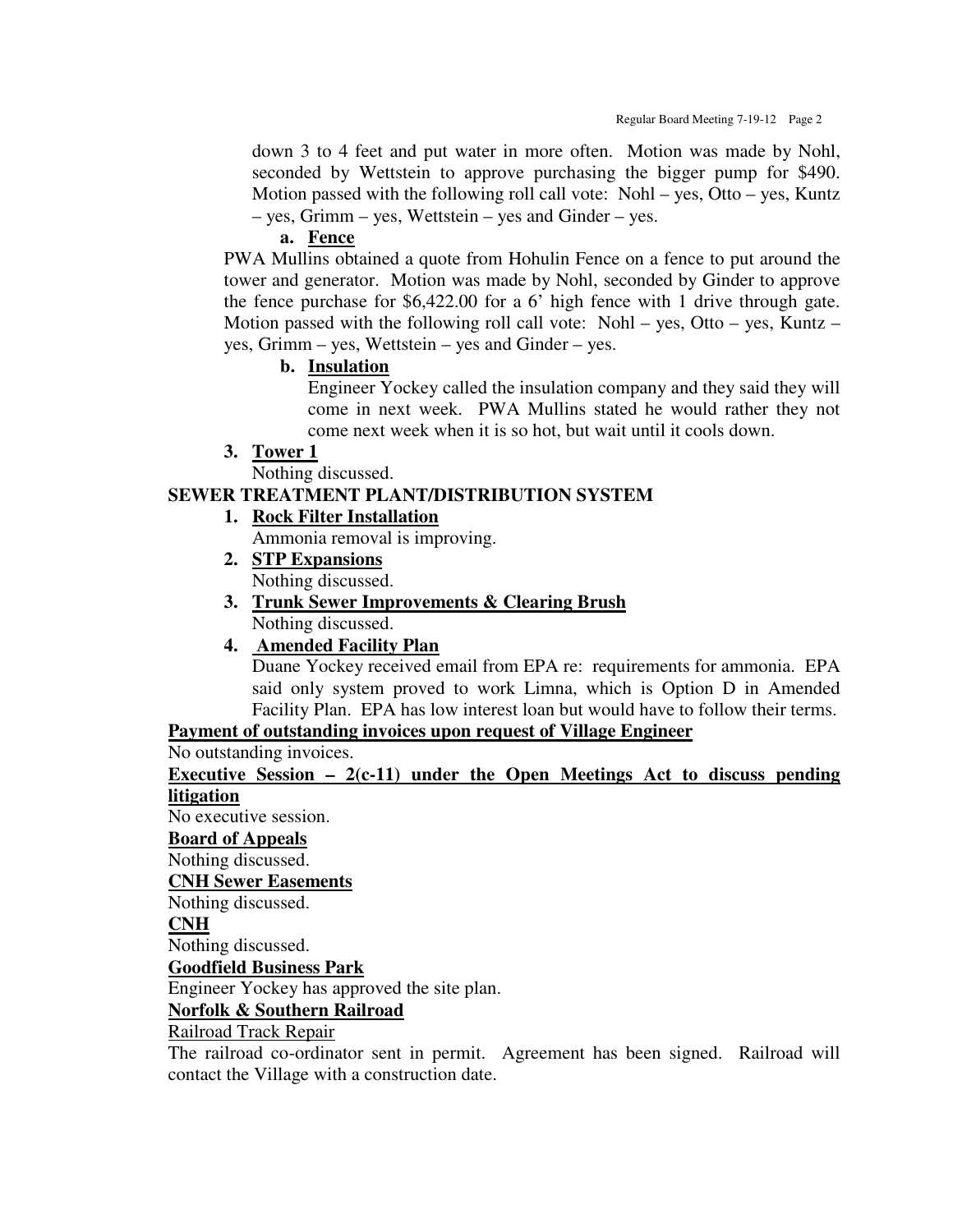#### **IDOT Traffic Detour for Railroad Track Repair**

Nothing discussed.

#### **Vermeer/Road Work**

Engineer Yockey also dropped off site plan for Old Stuckeys corner property..

## **Budget & Appropriations Ordinance #12-03**

Motion was made by Grimm, seconded by Kuntz to approve Ordinance 12-03, an ordinance providing for the Annual Appropriations. Motion passed with the following roll call vote: Nohl – yes, Knobloch – yes, Otto – yes, Kuntz – yes, Grimm – yes and Wettstein – yes and Ginder – yes.

#### **IL Capital Plan Grant**

Engineer will scan grant application electronically and then send in.

### **Paul Wever Pallet Business**

Nothing discussed.

#### **Sewer Charge Waiver for Swimming Pool Set back**

This topic will be discussed at a Water & Sewer Committee Meeting later.

**201 Parkside Drive –Swimming Pool Setback**

Nothing discussed.

# **Nate Hartman – Handicap Concrete Sidewalk Corners at Park**

Nate is at the fund raising stage of his Eagle Scout project. He will be calling Lewis, Yockey and Brown to obtain ADA requirements for sidewalks.

#### **NEW BUSINESS**

#### **Copier Contract with Communications Concepts**

Motion was made by Kuntz, seconded by Otto to approve \$624.00 for copier agreement. Motion passed with the following roll call vote: Nohl – yes, Otto – yes, Kuntz – yes, Grimm – yes, Wettstein – yes and Ginder yes.

## **First Midstate – David Pistorius**

David Pistorius, First Midstate, explained the bond issue and the process the Village will take if a bond is issued. The last bond issue was done in 2007. David shared with the Board the following documents: bond index, partial clients list and the preliminary report. The Board will contact Mr. Pistorius when and if they decide to issue the bond.

## **Secondary Water Meter Request for Irrigation**

Vermeer has requested a secondary water meter. Motion was made by Grimm, seconded by Wettstein to approve the secondary meter request. Motion passed with the following roll call vote: Nohl – yes, Otto – yes, Kuntz – yes, Grimm – yes, Wettstein – yes and Ginder yes.

# **Property South of Glen's Standard**

Tabled.

## **10 Acres South of Deer Lakes II**

Tabled.

## **105 E. Fisk Street – Zoning Questions**

Randy Huber inquired if cabinet manufacturing business would fit the zoning of the old Knapp Lumber building. Randy asked for confirmation that there would be no problem now or later with zoning for that type of business. The consensus of the Board was that the cabinet business/manufacturing would fit the business zoning on that property.